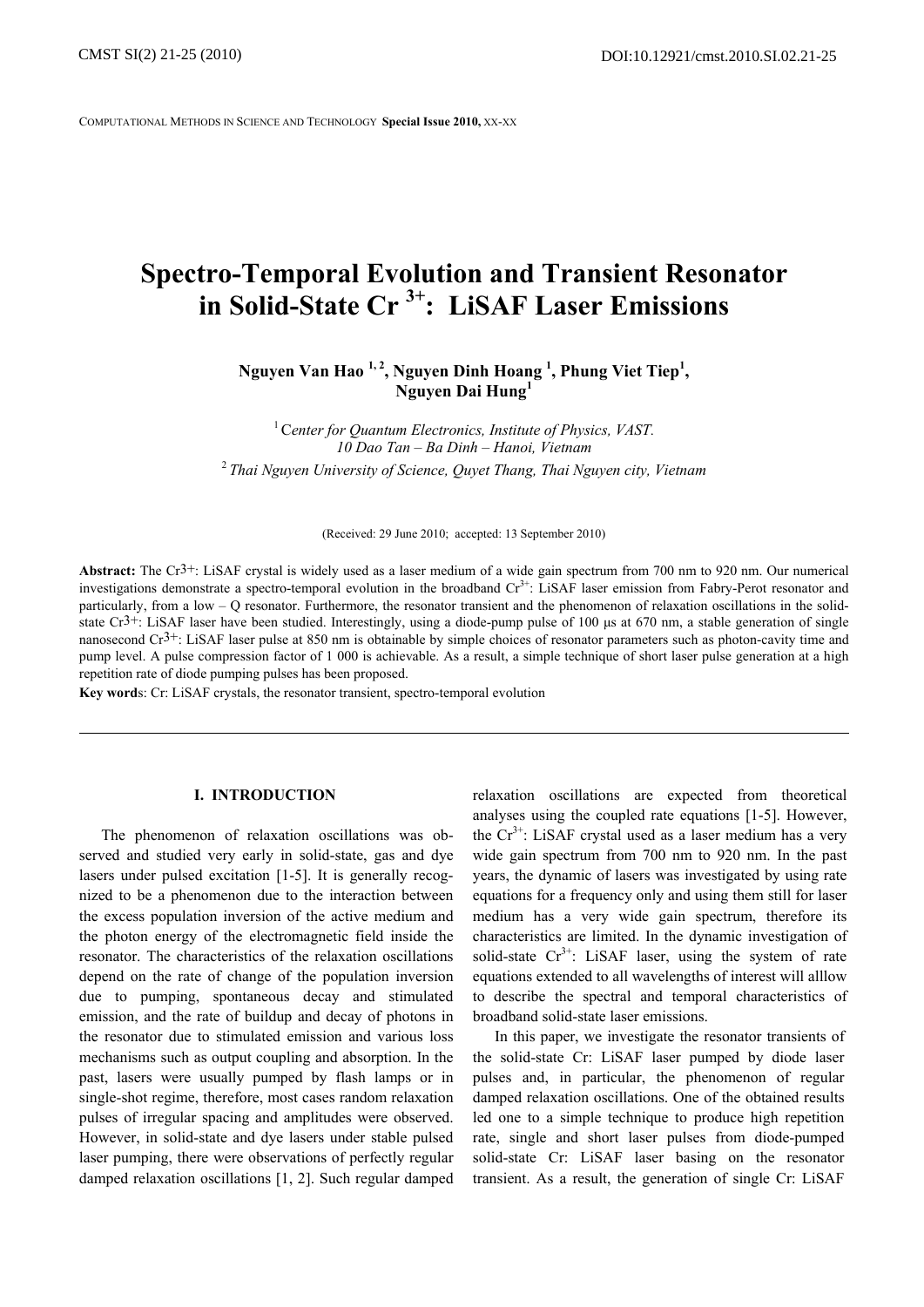(60 ns, 850 nm) much shorter than the pumping pulse (100  $\mu$ s) at high pulse repetition rate have been demonstrated by proper choices of resonator parameters and the level of pumping. Moreover, this investigative result by using the system of rate equations extended to all wavelengths be demonstrated to exist a spectro-temporal evolution in the broadband  $Cr^{3+}$ : LiSAF laser emission from Fabry-Perot resonator and particularly, from a low – Q resonator.

#### **II. THEORY**

#### **Rate equation analysis:**

We investigate theoretically the dynamics of diode endpumped solid-state laser, as shown in Fig. 1. The laser crystal is Cr: LiSAF (850 nm) and the pump is diode laser pulses (670 nm).



Fig. 1. Schema of the diode-pumped solid-state laser

In order to investigate the spectral and temporal characteristics of the broadband  $Cr^{3+}$ : LiSAF laser emissions, we have used a system  $i + 1$  of rate equations extended to multi-wavelengths for *i* wavelength as follows:

$$
\frac{dn_i}{dt} = \frac{2\sigma_{gi} N_g}{\tau_r A_g} n_i - \frac{n_i}{\tau_c},
$$
\n(1)

$$
\frac{dN_g}{dt} = R_P - \frac{2\gamma}{\tau_r A_g} \left( \sum_{i=1}^k \sigma_{gi} n_i \right) N_g - \frac{N_g}{\tau_g},\tag{2}
$$

where  $n_i$  is the photon number in the laser cavity at wavelength  $\lambda_i$ ;  $\sigma_{qi}$  is the laser emission cross section at wavelength  $\lambda_i$ ;  $\gamma$  is the population reduction factor,  $\gamma$  is 1 for a four-level laser and 2 for a three-level laser;  $N_e$  is the population inversion of the laser;  $\tau_g$  is the lifetime;  $R_p$  is the pumping rate;  $\tau_c = (\eta l + L - l) / (c(1 - R_{12}))$  is the cavity lifetime;  $\eta$  is refractive index of laser medium; *L* is the length of laser cavity; *l* is the length of laser medium;  $R_{12} = \sqrt{R_1 R_2}$  is mirror reflectivities;  $\tau_r = 2(\eta l + L - l)/c$  is the cavity round-trip time; *c* is the velocity of light in vacuum;  $A_{\varphi}$  is the effective laser beam area on the laser medium.

In equilibrium  $(dn_i/dt) = 0$ ,  $(dN_e/dt) = 0$  and we have:

$$
n_i = 0; N_g = N_{gth} = \gamma_c/K_g.
$$

The threshold pumping rate  $R_{Pth}$  is defined as  $R_{Pth}$  =  $=\gamma_g N_{\text{gth}} = \gamma_g \gamma_c / K_g$ . The pumping rate:  $R_p = R_{\text{Pth}} r$  (*r* is pumping on threshold ratio).

We numerically solve rate Equations (1) and (2) to investigate the resonator transients of the solid-state Cr: LiSAF laser pumped by diode laser pulses. The parameters used in this simulation are as follows:  $L = 5$  cm;  $l = 0.3$  cm;  $\eta = 1.41; \tau_{g} = 67 \,\mu s; R_1 = 0.3; R_2 = 1; \tau_{p} = 100 \,\mu s;$ effective laser beam diameter on the laser gain medium  $d_g = 1$  mm;  $c = 3 \times 10^8$  m/s;  $r = R_p/R_{Pth}$ ;  $\sigma_{gi}$  is quoted in [7-9]. We used 12 coupled equations, one equation for the excited state population and 11 equations for the monochromatic intensities chosen at a constant 20 nm spectral interval.

#### **III. RESULTS AND DISCUSSION**

# **1. Influence of pumping and cavity parameters on relaxation oscillations of Cr: LiSAF laser**

In laser medium that has a very wide gain spectrum the frequency of laser is near the peak spectral of laser medium. Therefore, the investigation of relaxation oscillations of the solid-state Cr: LiSAF laser pumped by diode laser pulses may be analysed by using the system rate equations for the frequency on 850 nm wavelength that near the peak spectral of solid-state Cr: LiSAF laser medium.

## *• Influence of pumping level*

Figure 2 shows intensity of Cr: LiSAF laser as functions of time at 850 nm. The results indicate that the number of oscillation is reduced when the pumping power is decreased. At near threshold pumping levels, the Cr: LiSAF laser emissions contain a few pulses of relaxation oscillations, eventually only a single pulse remains. At pumping levels a much higher laser threshold (Fig. 2a), the Cr: LiSAF laser pulses could repeat the diode pumping shape. In the buildup, the initial pulses of considerably high intensity were always observed. Because in solid state lasers the fluorescent lifetime  $\tau_{\rm g}$  is usually much larger than the cavity transit time  $t_c$ , hence strong relaxation behaviors are often seen.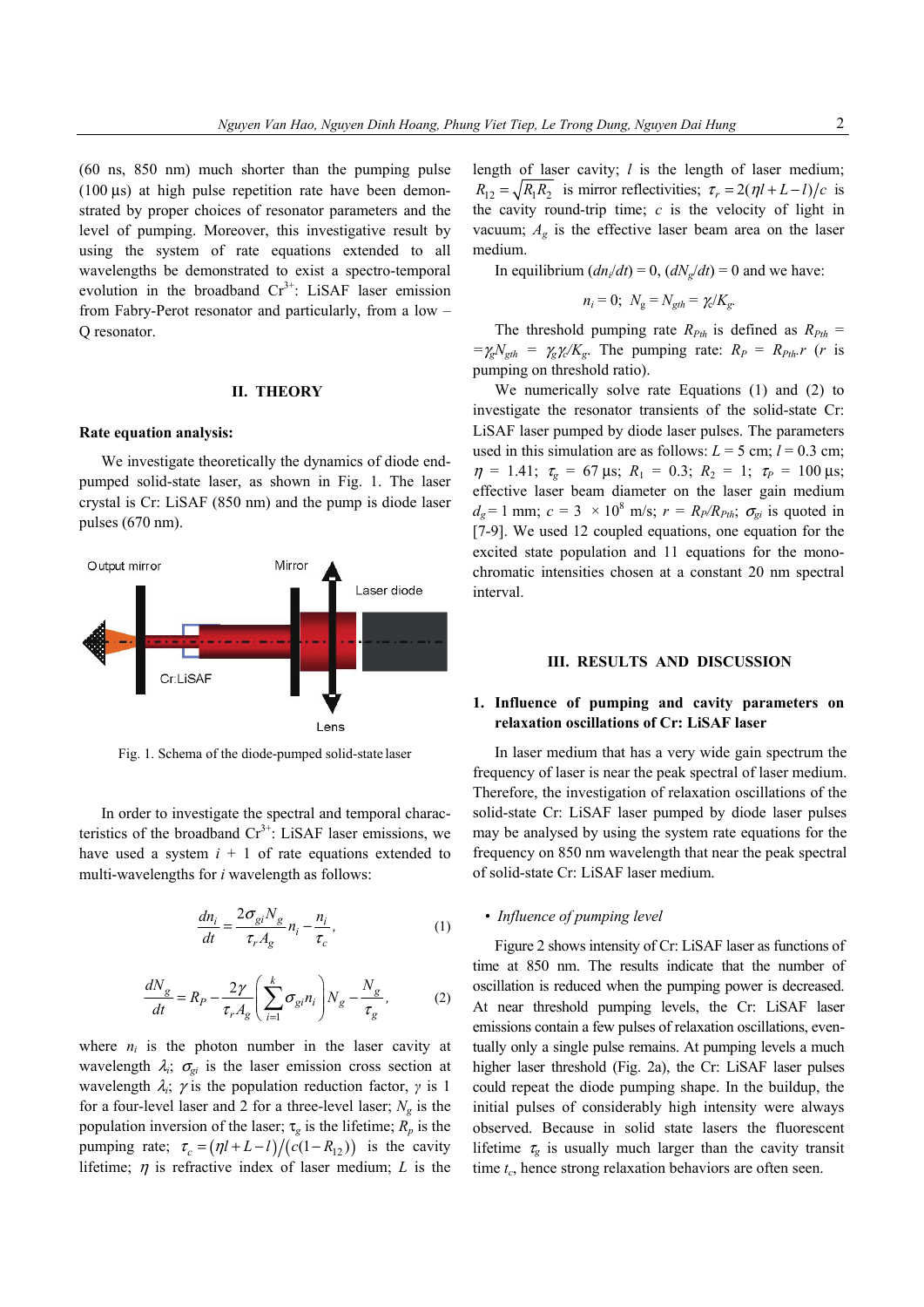

Fig. 2. The dynamics in the diode-pumped Cr: LiSAF laser emission from the 5 cm resonator at different pumping levels

### *• Influence of cavity mirror reflectivity*

Figure 3 show pulse-width of Cr: LiSAF laser as functions of output coupling at 850 nm. The results indicate that the computed pulse widths of Cr: LiSAF laser depend clearly



Fig. 3. Pulse widths of the Cr: LiSAF lasers emitted from the 5 cm resonators with different output mirrors at *r* = 1.32

on the output coupling. When the output coupling is decreased from 0.95 to 0.4, pulse widths of Cr: LiSAF laser is shorter.

### *• Influence of cavity length*

Figure 4 show pulse widths of the Cr: LiSAF lasers emitted from the 1 cm; 5 cm and 10 cm resonators with different output mirrors. The obtained results show that large resonator length pulse-width of Cr: LiSAF laser is long. By using this method we can obtain single solid state laser pulses 60 ns with 1 cm resonator.



Fig. 4. Pulse widths of the Cr: LiSAF lasers emitted from the 1 cm; 5 cm and 10 cm. Resonators with different output mirrors

# **2. The spectro-temporal evolution in the broadband Cr3+: LiSAF laser emissions**



Fig. 5. The spectro-temporal evolution in the broadband  $Cr^{3+}$ : LiSAF laser emissions from the cavity  $L = 5$  cm;  $r = 5$ ; with  $R_1 = 0.3$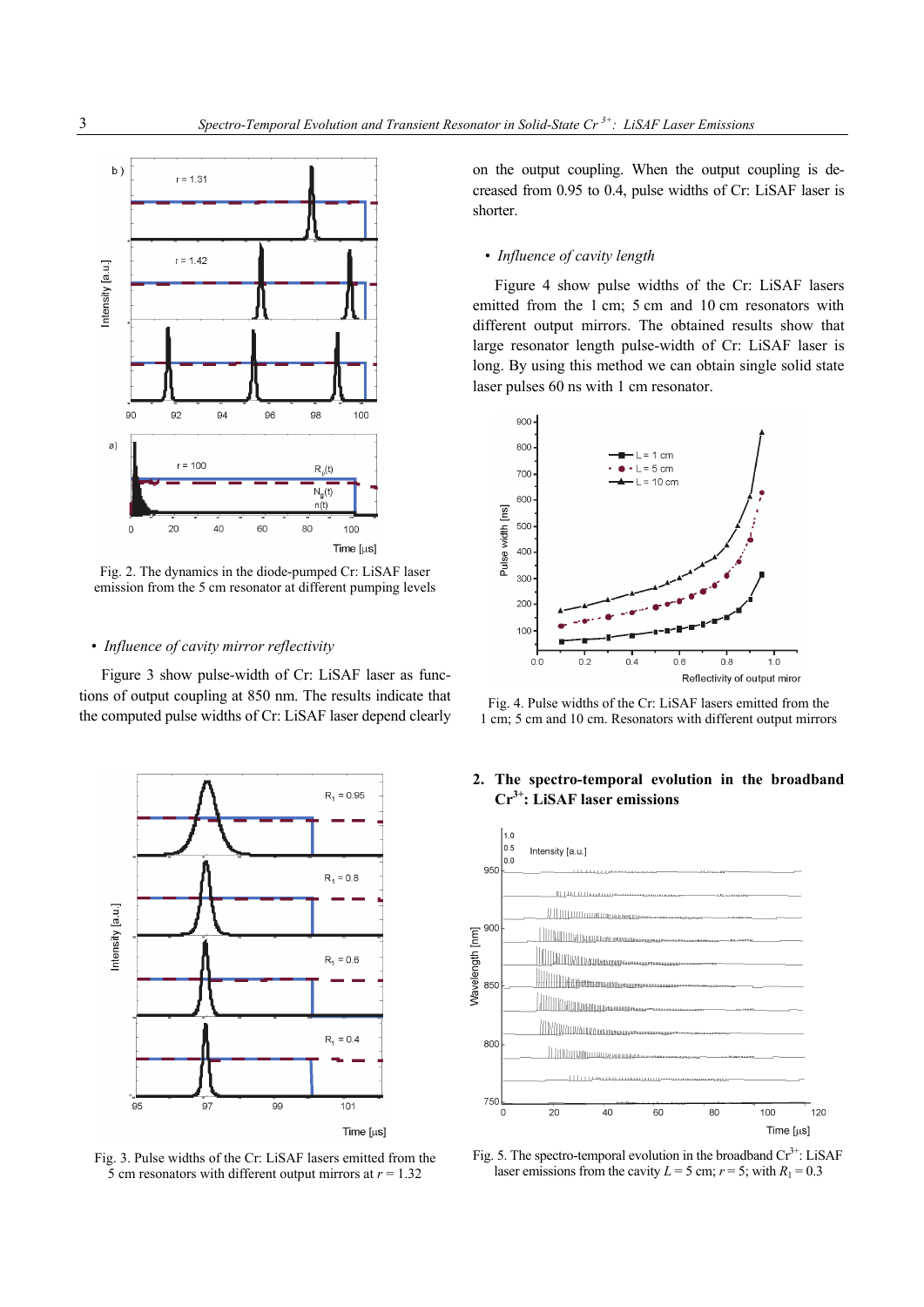

Fig. 6. The spectro-temporal evolution in the broadband  $Cr^{3+}$ : LiSAF laser emissions from the cavity  $L = 5$  cm;  $r = 5$ ; with  $R_1 = 0.7$ 

Figure 5 and 6 show intensity of Cr: LiSAF laser as functions of time and wavelength are expressed with regular damped relaxation oscillations and spectro-temporal evolution. The regular damped relaxation oscillations at different wavelength is difference. At center wavelength (high gain), the appearance of relaxation oscillations is earliest and highest intensity. For a low – Q resonator relaxation oscillations is expressed clearer than high – Q resonator (Figs. 5 and 6). Therefore, we can clearly see spectro-temporal evolution of Cr: LiSAF laser by numerically solve rate equations extended to multi-wavelengths.

# **IV. CONCLUSION**

We used the system of rate equations extended to all wavelengths to exactly describe the spectro-temporal process in the broadband  $Cr^{3+}$ : LiSAF laser emission from Fabry-Perot resonators. The obtained results show, for the first time, the spectro-temporal processes and allow us to understand clearly the spectral dynamics in the broadband  $Cr<sup>3+</sup>$ : LiSAF laser emission. As a result, it is demonstrated to generate of single and short pulse laser using the resonator transient process.

#### **Acknowledgments**

The authors would like to thank for the financial supports from the Laser Program of Vietnam Academy of Science and Technology and the Third World Academy of Science (TWAS, 02-548RG/PHYS/AS).

#### **References**

- [1] C.L. Tang, J. Appl. Phys. 34, 2935-2940 (1963).
- [2] F.P. Schafer, Dye Lasers (Springer-Verlag), 1-90 (1973).
- [3] C. Lin, C.V. Shank, Appl. Phys. Lett. 26, 389-391 (1975).
- [4] N. Dai Hung, Y. Segawa, P. Long et.al, Appl. Phys. B 65, 19-26 (1997).
- [5] C. Durracq, N. Sanner, P. Brechignac et al. (Eds. A. Bersellini, G. Denardo et al) 252-258 (2004).
- [6] A.E. Siegman, Lasers (University Science Books, Mill Valley, California, 1986).
- [7] W. Koechner, in Solid-State Laser Engineering, 4-th edition, 28-80, Springer-Verlag, Berlin, 1996.
- [8] S.A. Payne, L.L. Chase, L.K. Smith, W.L. Kway, Herbert W. Newkirk, J. Appl. Phys. 66, 1051-1056 (1989).
- [9] M. Stalder, B.H.T. Chai, M. Bass, Appl. Phys. Lett. 58, 216−218 (19910.



**NGUYEN VAN HAO** received the BS (2003) and MS (2006) degree in Optics from University of Natural Sciences, Vietnam National University in Hanoi. Since 2007, he has been working toward his PhD degree at the Institute of Physics, Vietnam Academy of Science and Technology under the direction of Prof. Nguyen Dai Hung